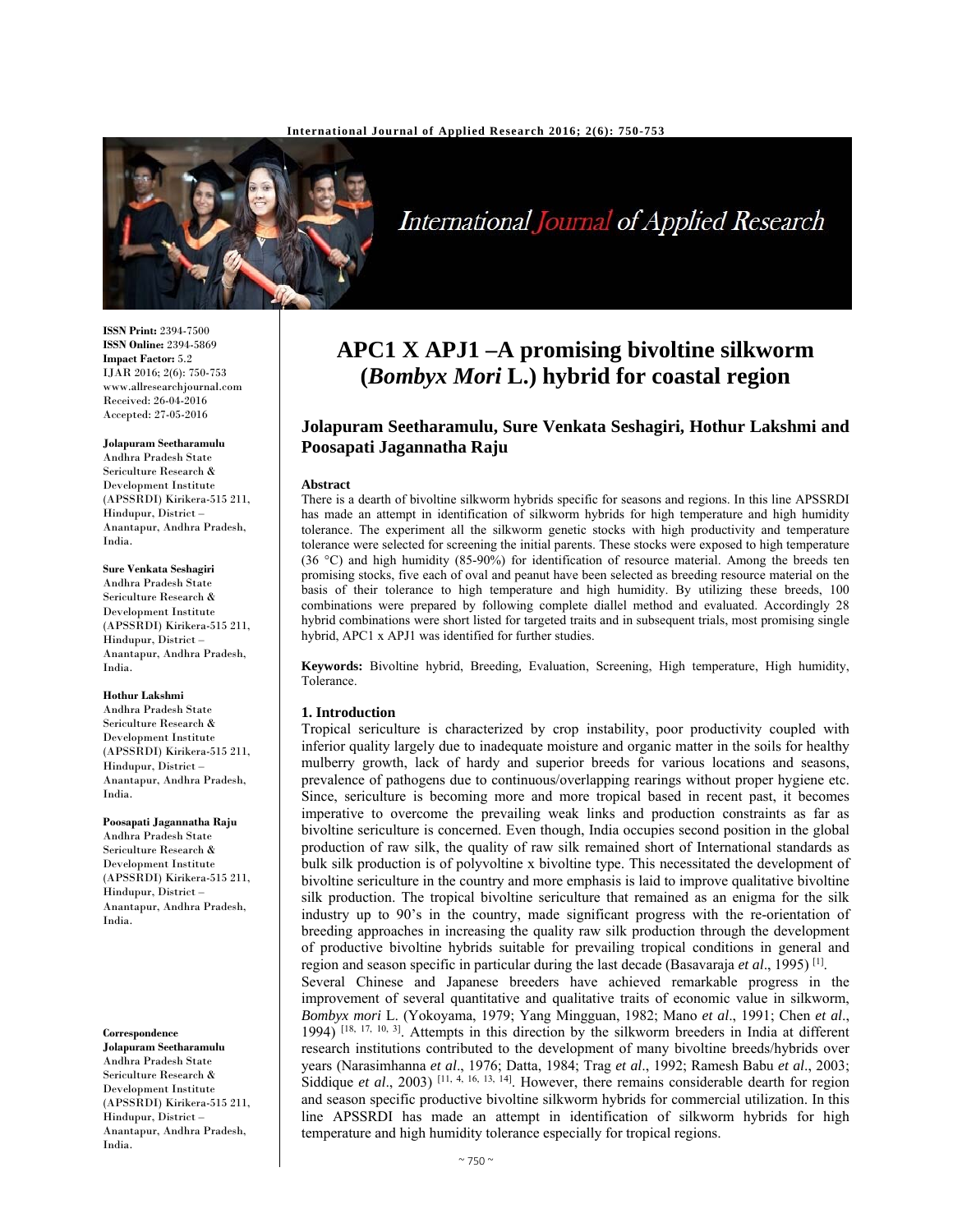# **2. Materials and Methods**

Under the experiment all the silkworm genetic stocks with high productivity and temperature tolerance were selected from the germplasm repository of APSSRDI for screening the initial parents. These stocks were exposed to high temperature (36 °C) and high humidity (85-90%) for identification of initial parents. Among all the breeds ten promising stocks, five each of oval (APS45Y, APDR105, APC1, APSHTO2 & APS101) and peanut (APS12C, APJ1, APS20, CTIPP & APS112) were selected as breeding resource material on the basis of their tolerance to high temperature and high humidity.

**2.1 Screening of breeds for high temperature and high humidity:** 100 healthy larvae of 5<sup>th</sup> instar were subjected for high temperature (36 $\degree$ C) and high humidity (85-90%) from the3rd day to till mounting (Suresh Kumar *et al*., 1999) [15]. Five replications were maintained per each breed. The survival and reproductive characteristics were expressed on the basic number of larvae tested. On the basis of number of DFLs produced, individual bench marks were set for the stress condition to select the potential parents for hybridization programme. Among all the genetic stocks, 10 promising stocks, five each of oval (APS45Y, APDR105, APC1, APSHTO2 & APS101) and peanut (APS12C, APJ1, APS20, CTIPP & APS112) have been selected as breeding resource material on the basis of their tolerance to high temperature and high humidity. Ten selected parents were utilized for the hybridization programme and for identification of the most promising hybrid with thermal tolerance. By involving these 10 shortlisted parental breeds 100 combinations were prepared by following complete diallel method.

# **3. Results and Discussion**

These 100 combinations were reared for evaluating the performance of these hybrids under targeted stress conditions for thrice. Accordingly 28 hybrid combinations were short listed in first trial based on the cocoon characters and performance of the hybrids by following Evaluation Index. In the further trials 15 single hybrids were short listed based on the performance and cocoon characters. In further trials, one single hybrid *i.e.* APC1 x APJ1 was identified for high temperature and high humidity. It also showed consistency in other quantitative and qualitative parameters.

The analysis of variance (Table 2) was carried out to study the significance of the difference for various characters under study, among 100 combinations. The ANOVA revealed significant difference among all the combinations (*P*<0.001) for all the traits studied. The significant difference (*P*<0.05) is also recorded among the parents for all the traits except yield by no. The significant difference (*P*<0.001) was also observed among 90 hybrid combinations and the interaction between the parents and hybrids. The F1 and reciprocal

effects were also recorded to be significant for all the traits under the study. The perusal of the ANOVA indicated significant (*P*<0.001) General Combining Ability (GCA) effects, Specific Combining Ability (SCA) effects and reciprocal effects for all the traits.

Realizing the significant impact of silkworm hybrids for increased quantitative and qualitative productivity of silk besides crop stability on commercial scale, many silkworm breeders in the Sericultural countries succeeded in the development of bivoltine silkworm hybrids by exploiting the hybrid vigour that reflected in the improvement of several qualitative and economic traits (Harada, 1961; Mano *et al*., 1982; He *et al*., 1991; Chen *et al*., 1994) [7, 9, 8, 3]. Successful silkworm breeding efforts also contributed in the evolution of many productive and qualitatively superior bivoltine hybrids for commercial exploitation in India during the last decade (Basavaraja *et al*., 1995; Datta *et al*., 2000; Chandrashekharaiah and Ramesh Babu, 2003) [1, 6, 13].

Since the breeding is a continuous process, the goal is to improve the silk yield continuously suiting to the requirements of the industry. For successful hybrid, the quantitative and qualitative characters need to be improved in the parents so as to achieve superior hybrids. Moreover, the prevailing high temperature causes severe damage to the cocoon production. The best way to reduce crop losses is by utilizing the breeds which shows tolerant to high temperature and high humidity. In this direction, intensive work has been carried out on silkworm breeding at APSSRDI, Hindupur, India has resulted in the development of the productive bivoltine hybrid APC1 x APJ1that showed improvement over ruling hybrid CSR2 x CSR4. Besides the qualitative and quantitative merit of the parental breeds in the present investigation due emphasis is also laid on the selection of initial parents with thermal tolerance  $(36 \degree C)$  and tolerance to high humidity for hybridization programme. By utilizing these novel parents 5 hybrid combinations *viz.,* APS45Y x APS12C, APC1 x APJ1, APDR105 x APS20, APDR105 x APS112 and APS45Y x APS110 were identified as promising towards the yield and other qualitative parameters (Table 3). Further, one most promising bivoltine single hybrid, APC1 x APJ1 was short-listed among the five hybrids understudy.

It can be observed from the present study that there is considerable improvement in silk yield contributing traits such as filament length, shell weight, fecundity and raw silk % compared to the control hybrid, CSR2 x CSR4 corroborating the earlier observations. These observations corroborate with the findings of Datta *et al*., (2000a&b) [6], Suresh Kumar *et al.*, (1999) <sup>[15]</sup>. Considering the overall economic merit for the fitness, quantitative and qualitative traits besides the stable and better performance under stress conditions (high temperature and high humidity) the new bivoltine hybrid APC1 x APJ1 is adjudicated as the most promising combination for coastal region.

**Table 1:** Performance of the hybrids and their reciprocals

| Sl. No. | <b>Combination</b> | <b>Fecundity</b><br>(No.) |      |                    | <b>Pupation</b> | <b>Cocoon Assessment</b> |           |         |  |
|---------|--------------------|---------------------------|------|--------------------|-----------------|--------------------------|-----------|---------|--|
|         |                    |                           |      | Yield/10000 Larvae | Rate            | Cocoon                   | Shell Wt. | Shell % |  |
|         |                    |                           | No.  | $Wt.$ (kg)         | (%)             | Wt. (g)                  | (g)       |         |  |
|         | APS45Y x APJ1      | 523                       | 9456 | 16.04              | 92.3            | 1.784                    | 0.395     | 22.1    |  |
|         | APS45Y x APS20     | 489                       | 9366 | 17.5               | 91.5            | 1.909                    | 0.417     | 21.8    |  |
|         | APS45Y x APS112    | 575                       | 9678 | 16.2               | 93.4            | 1.737                    | 0.377     | 21.7    |  |
|         | APS45Y x APS110    | 505                       | 9600 | 17.12              | 92.5            | 1.847                    | 0.402     | 21.8    |  |
|         | APS45Y x APS12C    | 499                       | 9550 | 17.36              | 93.6            | 1.882                    | 0.423     | 22.5    |  |
| 6       | APS101 x APJ1      | 502                       | 9670 | 17.08              | 93.9            | 1.846                    | 0.420     | 22.8    |  |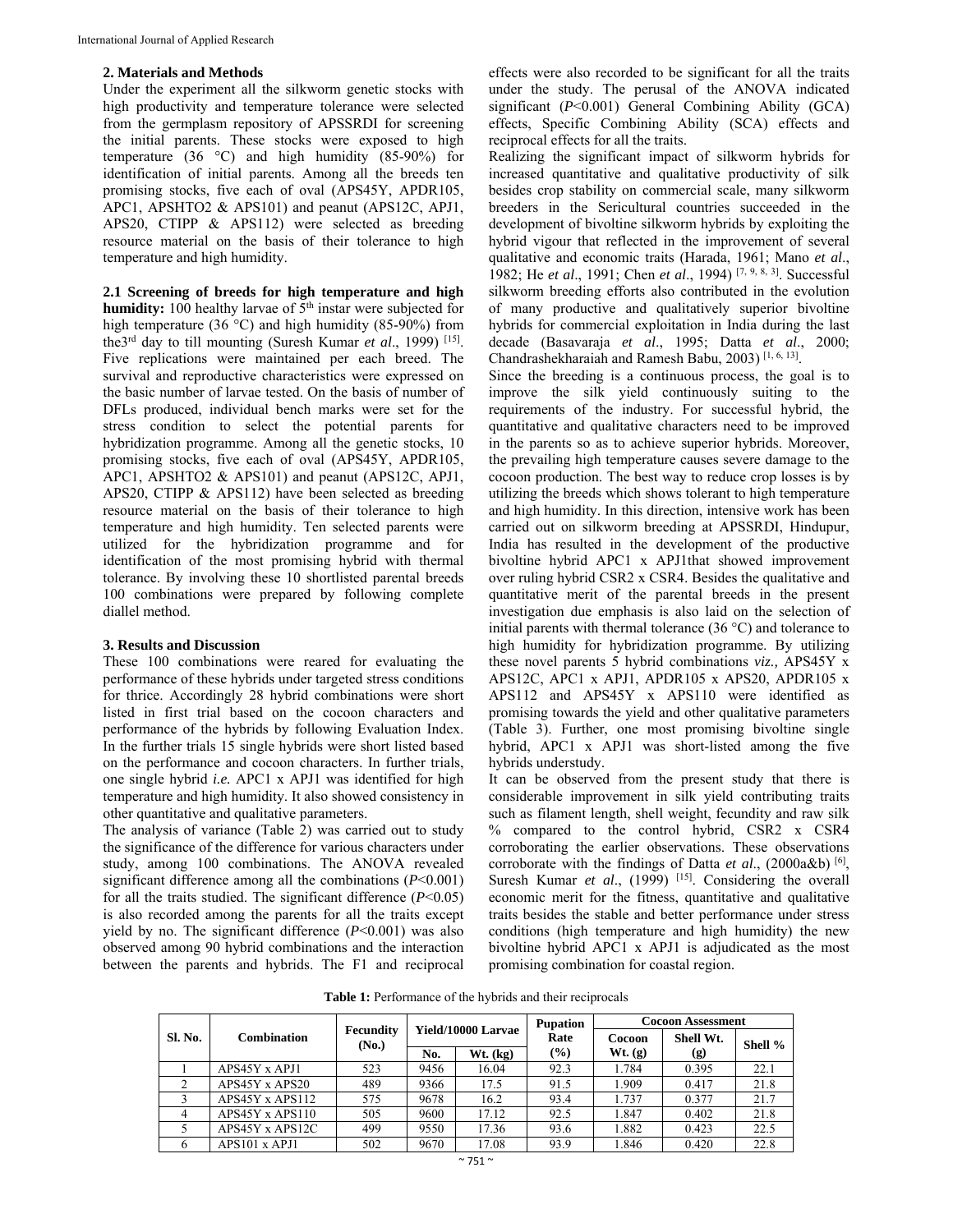| 7               | APS101 x APS20            | 467 | 9120 | 15.18 | 86.2 | 1.833 | 0.405 | 22.1 |
|-----------------|---------------------------|-----|------|-------|------|-------|-------|------|
| 8               | APS101 x APS112           | 481 | 8930 | 16.33 | 91.9 | 1.766 | 0.389 | 22.0 |
| 9               | APS101 x APS110           | 536 | 9086 | 16.46 | 88.9 | 1.713 | 0.392 | 22.9 |
| 10              | APS101 x APS12C           | 567 | 9567 | 15.81 | 93.7 | 1.713 | 0.380 | 22.2 |
| 11              | APSHTO2 x APJ1            | 446 | 9600 | 16.65 | 94.5 | 1.741 | 0.381 | 21.9 |
| 12              | APSHTO2 x APS20           | 512 | 9100 | 15.55 | 89.9 | 1.780 | 0.399 | 22.4 |
| 13              | APSHTO2 x APS112          | 501 | 9300 | 15.45 | 90.6 | 1.732 | 0.389 | 22.5 |
| 14              | APSHTO2 x APS110          | 545 | 9167 | 15.1  | 84.9 | 1.807 | 0.386 | 21.4 |
| 15              | APSHTO2 x APS12C          | 534 | 9459 | 16.22 | 92.6 | 1.777 | 0.392 | 22.1 |
| 16              | APC1 x APJ1               | 610 | 9716 | 18.32 | 95.2 | 1.950 | 0.440 | 22.6 |
| 17              | APC1 x APS20              | 557 | 9266 | 14.85 | 90.5 | 1.819 | 0.372 | 20.5 |
| 18              | APC1 x APS112             | 602 | 9766 | 16.4  | 95.7 | 1.713 | 0.357 | 20.8 |
| 19              | APC1 x APS110             | 576 | 9484 | 16.2  | 92.9 | 1.771 | 0.376 | 21.2 |
| 20              | APC1 x APS12C             | 534 | 9671 | 16.83 | 93.8 | 1.821 | 0.415 | 22.8 |
| 21              | APDR105 x APJ1            | 567 | 9567 | 16.28 | 95.1 | 1.738 | 0.386 | 22.2 |
| 22              | APDR105 x APS20           | 608 | 9580 | 18.13 | 93.9 | 1.958 | 0.424 | 21.7 |
| 23              | APDR105 x APS112          | 564 | 9678 | 16.29 | 93.7 | 1.707 | 0.393 | 23.0 |
| 24              | APDR105 x APS110          | 586 | 9598 | 17.23 | 94.1 | 1.804 | 0.391 | 21.7 |
| 25              | APDR105 x APS12C          | 478 | 9654 | 17.22 | 92.7 | 1.820 | 0.387 | 21.3 |
| 26              | APJ1 x APS45Y             | 567 | 9854 | 18.20 | 95.7 | 1.921 | 0.436 | 22.7 |
| 27              | APJ1 x 871 PO             | 578 | 9305 | 15.67 | 90.6 | 1.776 | 0.387 | 21.8 |
| 28              | APJ1 x APSHTO2            | 550 | 9770 | 17.23 | 95.3 | 1.854 | 0.424 | 22.9 |
| 29              | APJ1 x APC1               | 554 | 9886 | 16.56 | 96.4 | 1.762 | 0.384 | 21.8 |
| $\overline{30}$ | APJ1 x APDR105            | 561 | 9786 | 17.61 | 97   | 1.861 | 0.425 | 22.8 |
| 31              | APS20 x APS45Y            | 477 | 9906 | 17.51 | 96.6 | 1.857 | 0.432 | 23.3 |
| 32              | APS20 x APS101            | 601 | 9855 | 16.57 | 96.1 | 1.769 | 0.398 | 22.5 |
| $\overline{33}$ | APS20 x APSHTO2           | 508 | 9769 | 16.58 | 95.3 | 1.786 | 0.405 | 22.7 |
| 34              | $\overline{APS20}$ x APC1 | 478 | 8502 | 13.88 | 82.6 | 1.731 | 0.385 | 22.2 |
| 35              | APS20 x APDR105           | 489 | 8541 | 13.90 | 83   | 1.725 | 0.381 | 22.1 |
| 36              | APS112 x APS45Y           | 540 | 9368 | 16.21 | 91.2 | 1.824 | 0.407 | 22.3 |
| $\overline{37}$ | APS112 x APS101           | 525 | 9702 | 16.01 | 94.6 | 1.738 | 0.385 | 22.2 |
| 38              | APS112 x APSHTO2          | 532 | 9608 | 16.93 | 93.7 | 1.854 | 0.422 | 22.8 |
| 39              | APS112 x APC1             | 487 | 9775 | 16.53 | 95.3 | 1.779 | 0.394 | 22.1 |
| 40              | APS112 x APDR105          | 486 | 9825 | 17.83 | 95.8 | 1.906 | 0.429 | 22.5 |
| 41              | APS110 x APS45Y           | 493 | 9814 | 17.41 | 95.7 | 1.865 | 0.421 | 22.6 |
| 42              | APS110 x APS101           | 484 | 8965 | 14.45 | 87.2 | 1.705 | 0.379 | 22.2 |
| 43              | APS110 x APSHTO2          | 541 | 8392 | 14.10 | 81.5 | 1.781 | 0.396 | 22.2 |
| 44              | APS110 x APC1             | 570 | 9400 | 15.71 | 91.6 | 1.762 | 0.376 | 21.3 |
| 45              | APS110 x APDR105          | 545 | 9622 | 16.64 | 93.8 | 1.820 | 0.388 | 21.3 |
| 46              | APS12C x APS45Y           | 576 | 9700 | 17.09 | 94.6 | 1.853 | 0.413 | 22.3 |
| 47              | APS12C x APS101           | 607 | 9685 | 15.83 | 94.4 | 1.722 | 0.375 | 21.8 |
| 48              | APS12C x APSHTO2          | 553 | 9221 | 14.86 | 89.8 | 1.702 | 0.362 | 21.3 |
| 49              | APS12C x APC1             | 497 | 8903 | 14.42 | 80.1 | 1.852 | 0.397 | 21.4 |
| 50              | APS12C x APDR105          | 535 | 9079 | 15.75 | 88.4 | 1.830 | 0.404 | 22.1 |

**Table 2:** Analysis of Variance for complete diallel analysis for 100 combinations

|                                                             |                | Mean sum of squares |                                  |                   |              |                 |                  |                        |              |  |
|-------------------------------------------------------------|----------------|---------------------|----------------------------------|-------------------|--------------|-----------------|------------------|------------------------|--------------|--|
| Source of<br>variation                                      | DF             | Fecundity           | <b>Hatching</b><br>$\frac{0}{0}$ | Yield / No.       | Yield<br>wt. | <b>Pupation</b> | Cocoon<br>weight | <b>Shell</b><br>weight | <b>SR %</b>  |  |
| Replicates                                                  | $\overline{c}$ | 684.36              | 118.343                          | 8115.80           | 0.24         | 0.64            | 0.001            | 0.000                  | 0.042        |  |
| Treatments                                                  | 99             | 11262.90<br>***     | 456.36 ***                       | 834169.00<br>***  | $6.56***$    | $83.53$ ***     | $0.041$ ***      | $0.003$ ***            | 1.594<br>*** |  |
| Parents                                                     | 9              | 14537.40<br>***     | 103.87*                          | 128367.6          | $5.46***$    | 12.83           | $0.043$ ***      | $0.003$ ***            | 1.517<br>*** |  |
| Hybrids                                                     | 89             | 10844.12<br>***     | 484.88 ***                       | 869721.80<br>***  | $6.43***$    | $87.12$ ***     | $0.040$ ***      | $0.003$ ***            | 1.601<br>*** |  |
| Parent<br>Vs.Hybrids                                        | 1              | 19064.24<br>***     | 1090.24 ***                      | 4022178.00<br>*** | 27.64<br>*** | 400.44<br>***   | $0.035**$        | 0.000                  | $1.666*$     |  |
| F1's                                                        | 44             | 6956.96 ***         | 288.83 ***                       | 556830.50<br>***  | $4.93***$    | 55.89 ***       | $0.037$ ***      | $0.002$ ***            | 1.325<br>*** |  |
| Reciprocals                                                 | 44             | 14874.01<br>***     | $675.51$ ***                     | 1158346.00<br>*** | $7.51***$    | 115.83<br>***   | $0.032$ ***      | $0.002$ ***            | 1.894<br>*** |  |
| F1 Vs<br>Reciprocals                                        | 1              | 4563.33             | 723.74 ***                       | 1937486.00<br>**  | 25.46<br>*** | $197.66$ **     | $0.552$ ***      | $0.03$ ***             | 0.917        |  |
| Error                                                       | 198            | 1615.36             | 42.85                            | 181026.8          | 0.883        | 18.13           | 0.004            | 0.000                  | 0.300        |  |
| Total                                                       | 299            | 4803.47             | 180.27                           | 396128            | 2.76         | 39.67           | 0.016            | 0.001                  | 0.727        |  |
| *, ** Significant at $P < 0.05$ and $P < 0.01$ respectively |                |                     |                                  |                   |              |                 |                  |                        |              |  |